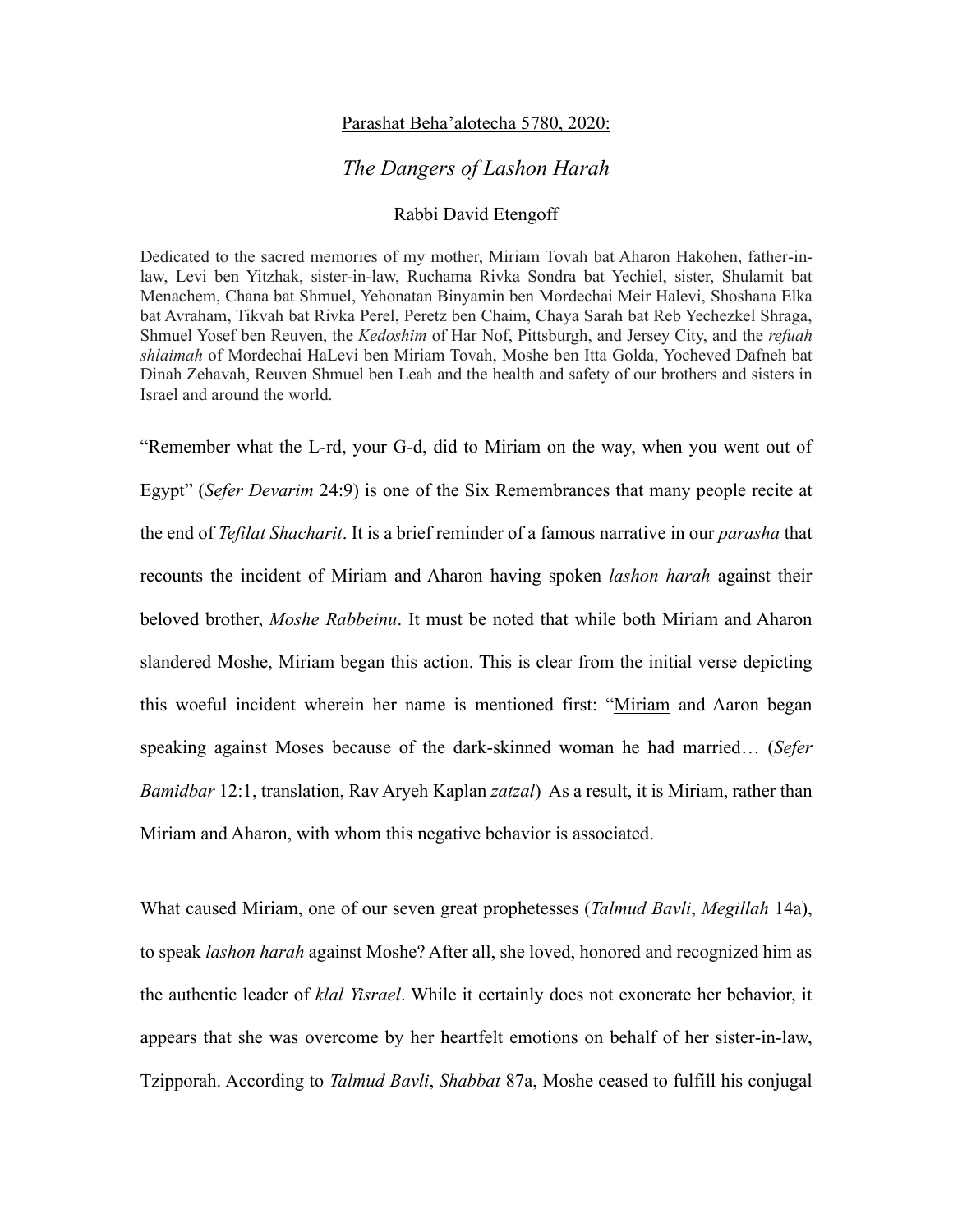obligations to Tzipporah following the Revelation at Mount Sinai. This is something that he initially decided on his own, since at this point, he was in constant contact with the Almighty and needed to maintain a total state of *taharah*. It should be noted, however, that Moshe subsequently received Hashem's approbation for having acted in this manner.

How did Miriam become aware of such a private change in Moshe and Tzipporah's marriage? Rashi (1040-1105), basing himself on *Midrash Tanchuma* to Parashat Tzav (13), relates how Miriam discovered what Moshe had done, and the heartbreaking pain and suffering it had caused Tzipporah:

*Miriam and Aaron spoke*: She spoke first, [and was, therefore, the one who was punished]. Therefore, Scripture mentions her first. How did she know that Moses had separated from his wife? R. Nathan says: Miriam was beside Zipporah when Moses was told that Eldad and Medad were prophesying in the camp. When Zipporah heard this, she said, "Woe to their wives if they are required to prophesy, for they will separate from their wives just as my husband separated from me." From this, Miriam knew [about it] and told Aaron. (Translation, *The Judaica Press Complete Tanach*, brackets my own)

Although Miriam and Aharon had no intention of harming Moshe, their actions directly diminished his status in the eyes of the nation. Rashi further explains: "Now if Miriam, who did not intend to disparage him [Moses] was punished, all the more so would someone who [intentionally] disparages his fellow [be punished]." Beyond a doubt, Rashi's words should be viewed as a spiritual "wake-up" call to each of us. If Miriam and Aharon, two of the greatest leaders in the history of the Jewish people, could err so grievously, certainly we must redouble our efforts to refrain from speaking and listening to *lashon harah*  especially in those scenarios wherein we convince ourselves "we are doing the right thing." Rationalizations regarding the propriety of speaking *lashon harah* are completely worthless. As Rav Chisda in the name of Mar Ukba declared: "Anyone who speaks *lashon harah*, *Hakadosh Baruch Hu* Himself declares: 'He and I are unable to dwell in the same